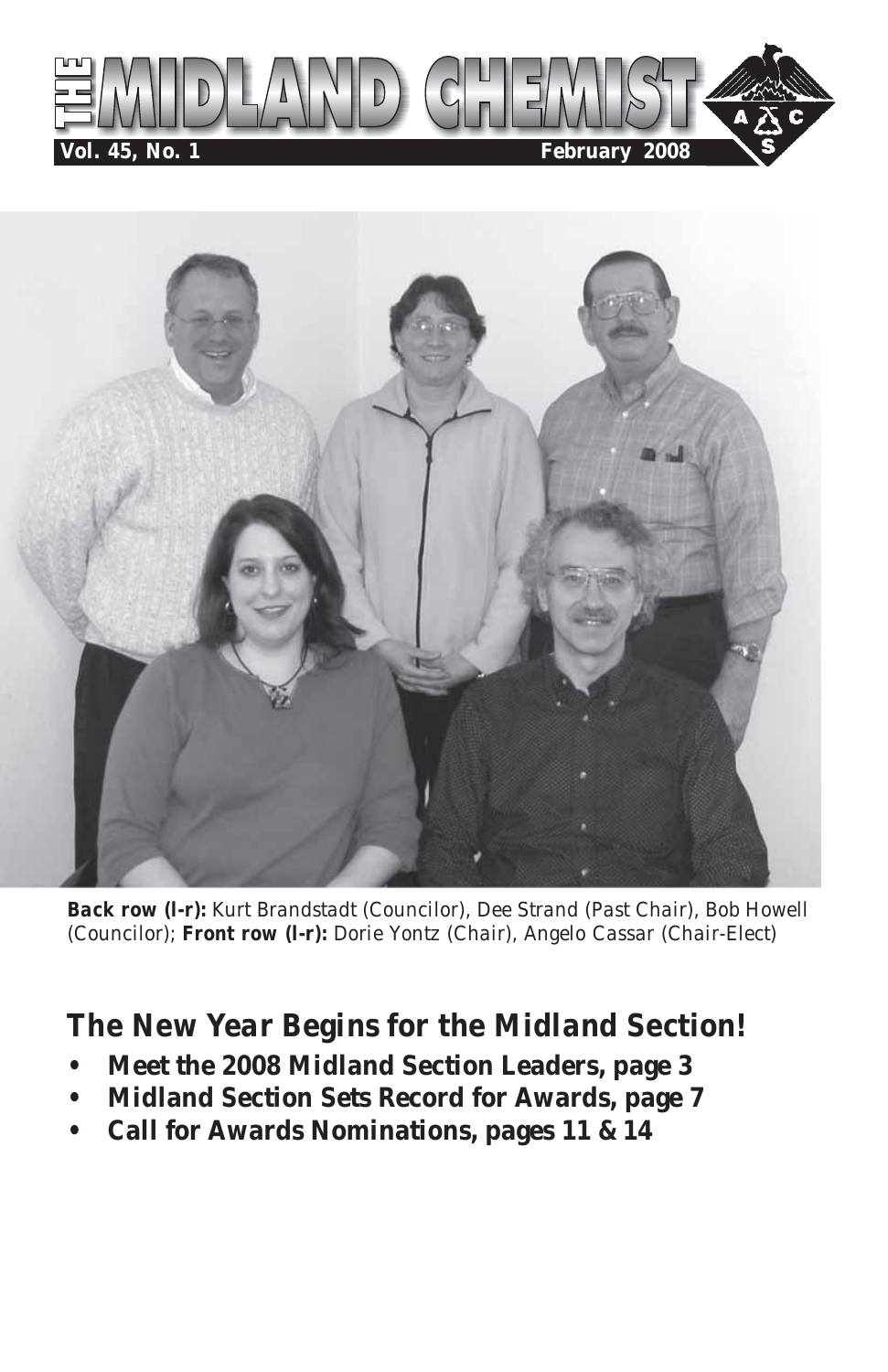

Volume 45, Number 1 February 2008

### *In this Issue*

| About Our Members: Dorman Featured in Historical Exhibit 10             |  |
|-------------------------------------------------------------------------|--|
| Call for Nominations: 2008 Science Teaching and                         |  |
|                                                                         |  |
|                                                                         |  |
| Call for Nominations: 2008 Promotion of Diversity in Chemistry, Related |  |
|                                                                         |  |
|                                                                         |  |
|                                                                         |  |
|                                                                         |  |
| Important Dates on the ACS Midland Section Calendar  18                 |  |
|                                                                         |  |

*The Midland Chemist* is published six times a year by the Midland Section of the American Chemical Society. American Chemical Society Midland Section PO Box 2695 Midland, MI 48641-2695 http://membership.acs.org/M/Midl

#### *Volunteer Staff*

|                               | 989-832-7485             |
|-------------------------------|--------------------------|
|                               | ann.birch@editech-mi.com |
|                               |                          |
|                               |                          |
| James R. Birch Design, layout |                          |

Please submit all articles and photographs to the editor, Ann Birch. Instructions for article submission are on the Midland Section web site, as is contact information for other staff members. Authors can also contact Ann directly with any questions.

Neither *The Midland Chemist*, nor the Midland Section, nor the American Chemical Society assumes any responsibility for the statements and opinions advanced by contributors of or to *The Midland Chemist*.

© Copyright 2008 Midland Section of the American Chemical Society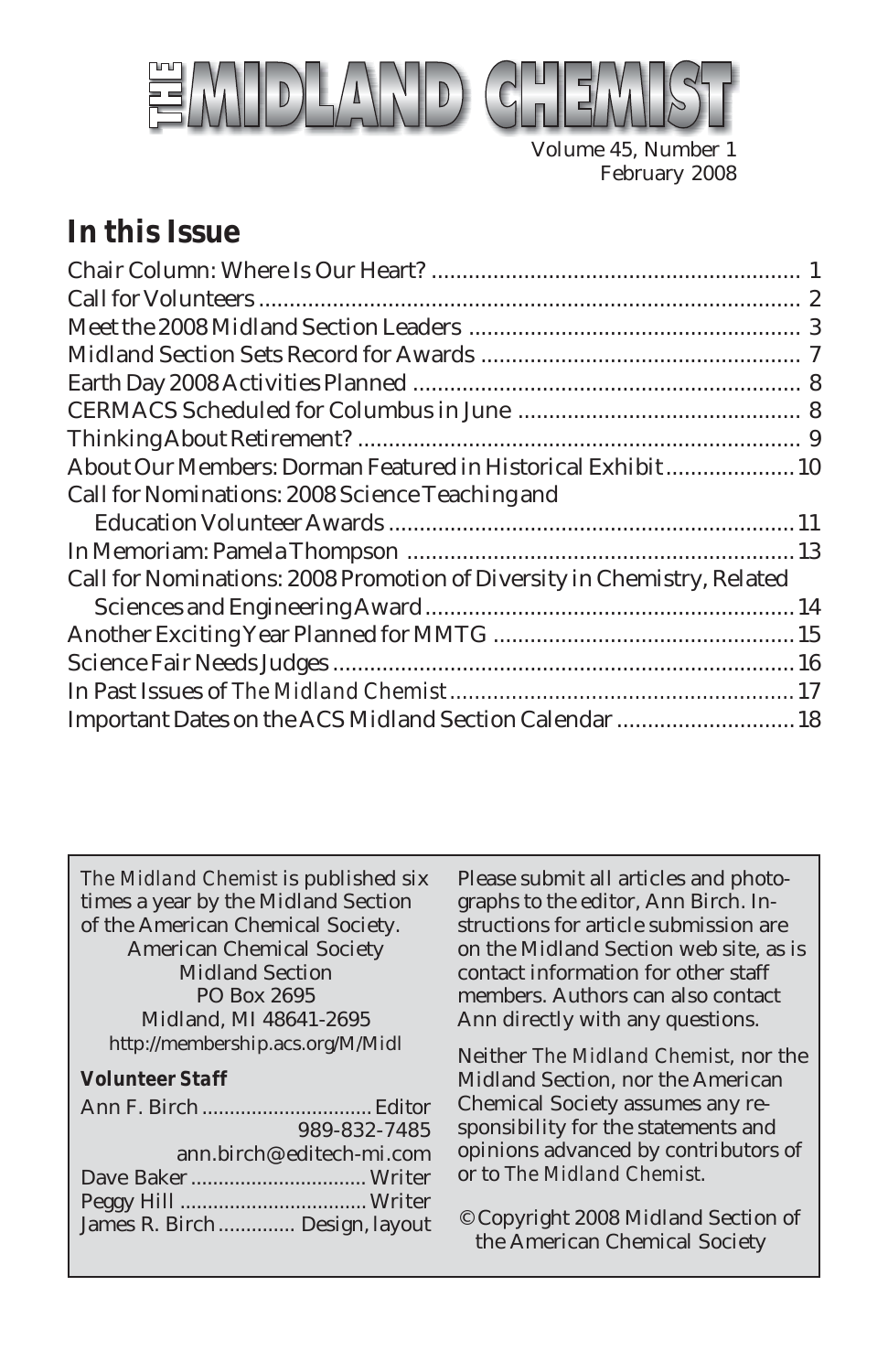### *Chair Column*

### **Where Is Our Heart?**

**"EVERTH** volume you spend money, you're casting a vote for the kind of world you want." (Anna Lappe, *O Magazine*, June 2003) The local ACS receives money from a variety of sources our local corporate contributors (Dow Chemical, Dow Corning), the National ACS organization, membership dues, and interest income. Where do we spend it? Where is our heart? Budget planning is always an emphasis at the January kick-off meeting of each new year, and I thought it would be worthwhile to review with our membership what we do with our money, revisiting, in essence, where our heart is.



Dorie Yontz, Chair ACS Midland Section

The largest portion of our budget (46%) goes towards Education and Outreach. The three largest categories are (1) SciFest, our chemistry exposition held at Delta College in celebration of National Chemistry Week, (2) Project Science Literacy, our hands-on laboratory training program for teachers, and (3) Project SEED, our salaried summer internship program that allows economically disadvantaged high school students the chance to conduct original research projects at local companies and academic institutions. SciFest and SEED were highlighted in the December 2007 issue of *The Midland Chemist*, which can be viewed online at http://membership.acs.org/M/Midl/midchemist.htm. Our programs for student travel grants, teacher conference grants, Professionals Day at the Fair, and in-school mentoring are also supported under our Education and Outreach budget. This budget amount does not include our directed grant for the Watershed project, which has received good press coverage.

Member programs and internal affairs combined make up 40% of our budget. The Fall Scientific Meeting, Younger Chemists Committee, Mid-Michigan Technician Group, and councilor travel for National ACS meetings fall within these two categories. The rest of the budget is spent on *The Midland Chemist* and on awards that we present to noteworthy members and educators in the community.

So, when you look at the details of our budget, you can see that the heart of the Midland Section is in the community. We are attempting to influence the next generation of chemists through our efforts with the educational system and through our community outreach. It also becomes apparent why our need for volunteers is so high. It takes a strong base of volunteers to continue our high level of community involvement, keep the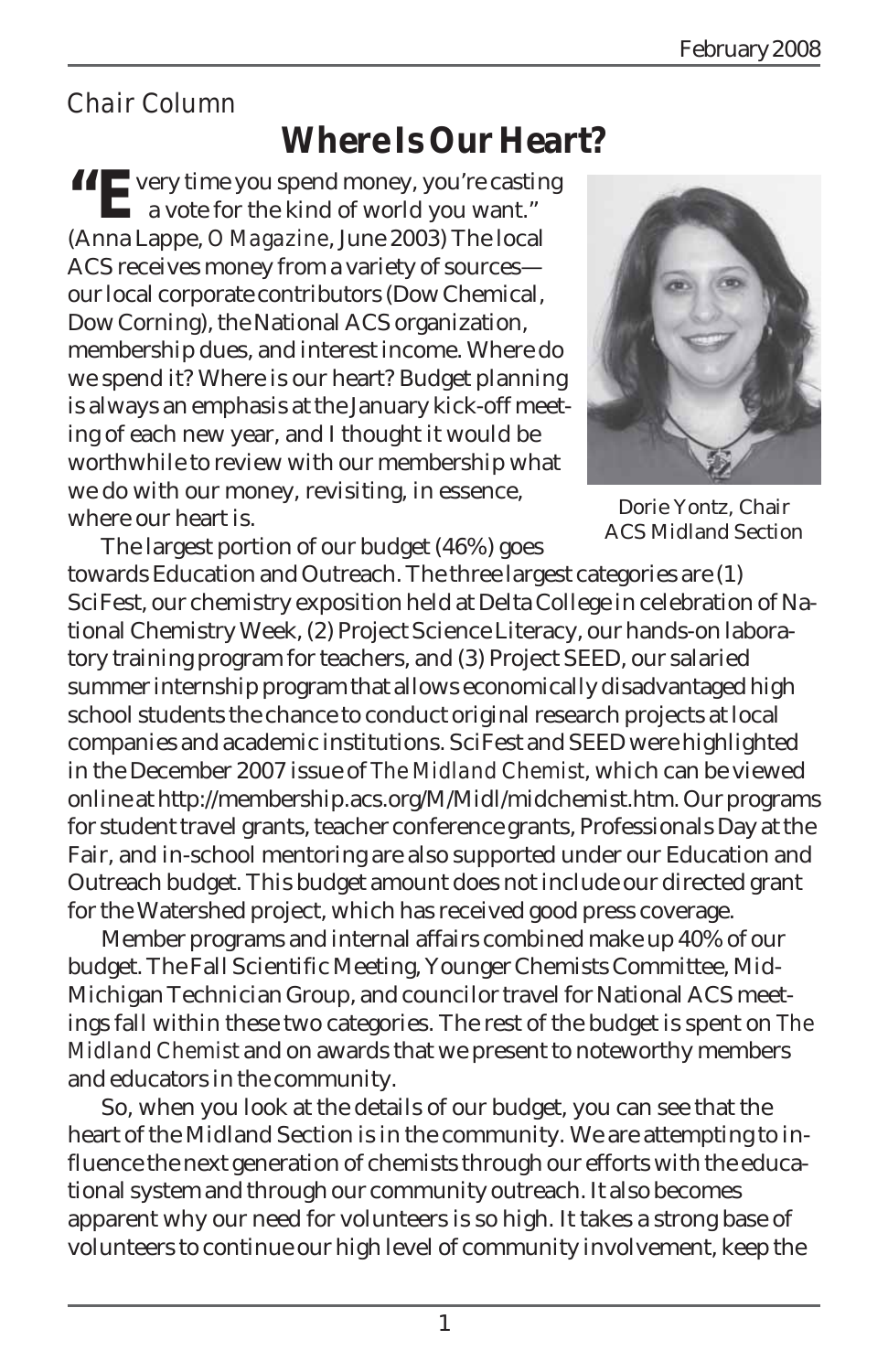Section operating efficiently, and serve and support our members. One of my goals as Section chair is to include in each newsletter a section that clearly defines volunteer opportunities. We hope one of our many activities resonates with you. We always welcome help in all forms!

Danie J. yontz

*Call for Volunteers*

**Program:** Earth Day **Position/Job:** Help staff the ACS Booth at Midland Center for the Arts **Time/Date Needed:** April 19, 10:00 a.m.-3:00 p.m. (or portion thereof) **Skills Needed:** Willingness to help **Contact:** Dorie Yontz, dyontz@dow.com, 989-636-2571

**Program:** Earth Day **Position/Job:** E-mailing and collecting booth forms for MCFTA **Time/Date Needed:** By February 20 **Skills Needed:** E-mail **Contact:** Dorie Yontz, dyontz@dow.com, 989-636-2571

*Editor's Note: The December issue contained many photos taken by Angelo Cassar for the Fall Scientific Meeting and other events. Thanks, Angelo!*



Living. Improved daily.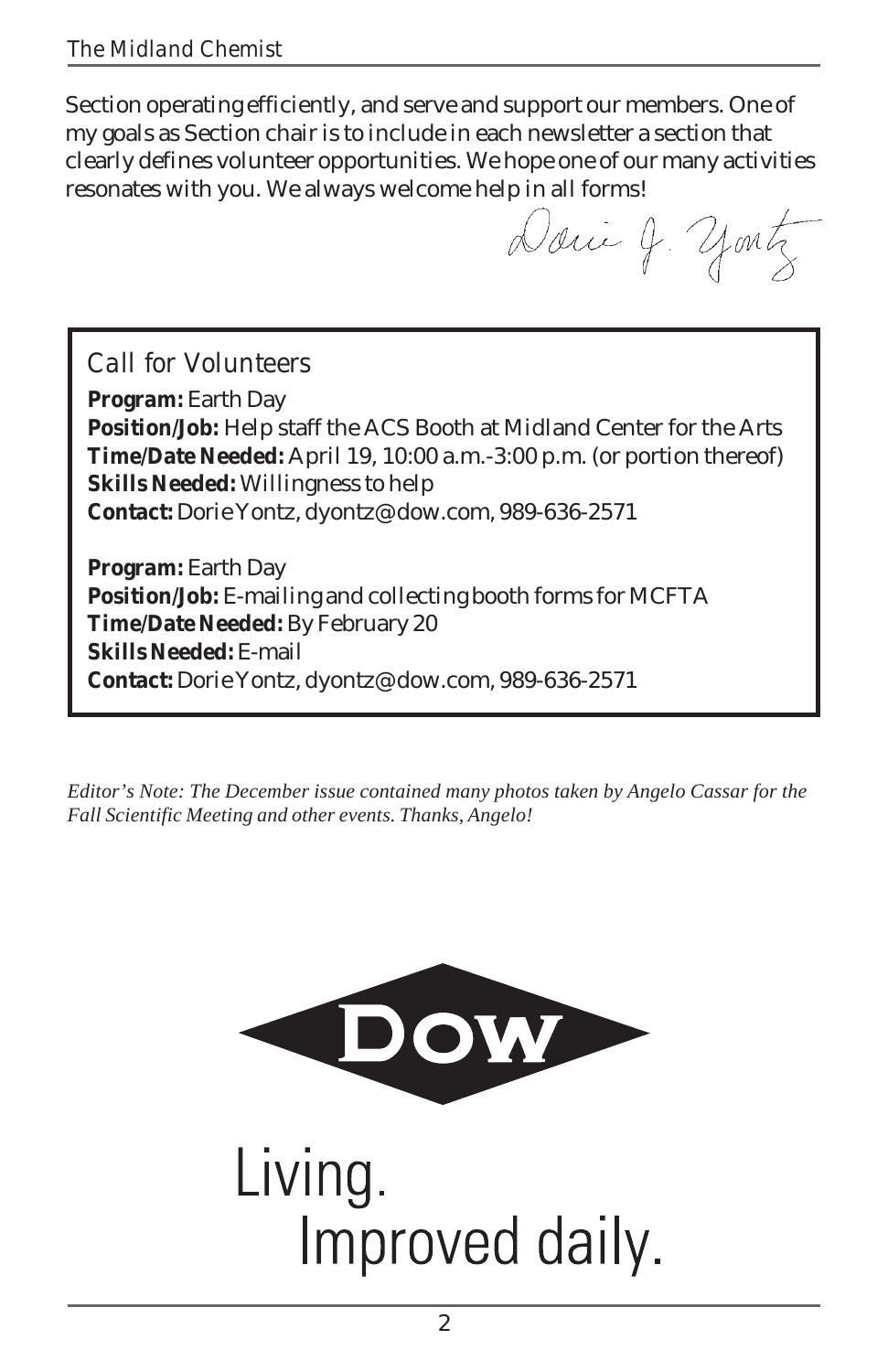# **Meet the 2008 Midland Section Leaders**

*By Ann Birch Photos by Angelo Cassar*

**D**elow and on the next three pages are contact information and some **D** photos of the 2008 Board of Directors and committee chairs for the Midland Section. Please don't hesitate to contact a board member or committee chair with any questions you have or if you are interested in volunteering. There is always room for an additional committee member or volunteer. Come to a board meeting sometime and see what's going on!

#### **Board of Directors**

| <b>Chair</b><br>Dorie Yontz*                                 | dyontz@dow.com                                          | 989-636-2571                 |  |
|--------------------------------------------------------------|---------------------------------------------------------|------------------------------|--|
| <b>Chair-Elect</b><br>Angelo Cassar*                         | angelo.cassar@chartermi.net                             | 989-631-7128                 |  |
| <b>Secretary</b><br>Beth Nichols*                            | bmnichols@dow.com                                       | 989-638-6959                 |  |
| <b>Treasurer</b><br>Brian Marinik*                           | brian.j.marinik@dowcorning.com                          | 989-496-1069                 |  |
| <b>Past Chair</b><br>Dee Strand*                             | strandda@dow.com                                        | 989-636-5056                 |  |
| <b>Councilors</b><br>Bob Howell (08)<br>Kurt Brandstadt (10) | bob.a.howell@cmich.edu<br>k.f.brandstadt@dowcorning.com | 989-774-3582<br>989-496-5185 |  |
| <i><b>Alternate Councilors</b></i>                           |                                                         |                              |  |
| Dale LeCaptain (08)<br>Gretchen Kohl (10)                    | lecap1dj@cmich.edu<br>gretchen.kohl@dowcorning.com      | 989-832-1671<br>989-496-8200 |  |
|                                                              | <b>Chair, Nominations and Elections Committee</b>       |                              |  |
| <b>Kevin Lewis</b>                                           | kevin.d.lewis@dowcorning.com                            | 989-496-8141                 |  |
| <b>Directors</b>                                             |                                                         |                              |  |
| Wendell Dilling (10)                                         | dilli1wl@cmich.edu                                      | 989-631-1621                 |  |
| Steve Keinath (10)                                           | skeinath@mmi.org                                        | 989-832-5555 x588            |  |
| Dave Stickles* (10)                                          | dstick44@chartermi.net                                  | 989-496-3273                 |  |
| Jennifer Dingman (09)                                        | j.dingman@dowcorning.com                                | 989-496-8290                 |  |
| Dale Meier (09)                                              | meier@mmi.org                                           | 989-832-5555 x577            |  |
| Petar Dvornik (08)                                           | dvornic@mmi.org                                         | 989-832-5555 x550            |  |
| John Blizzard* (08)                                          | jvbliz@chartermi.net                                    | 989-496-1434                 |  |
| Ann Birch <sup>*</sup> (08)                                  | ann.birch@editech-mi.com                                | 989-835-2856                 |  |
| Connie Murphy (08)                                           | cjmurphy@dow.com                                        | 989-636-2961                 |  |

*\* Member of Executive Committee*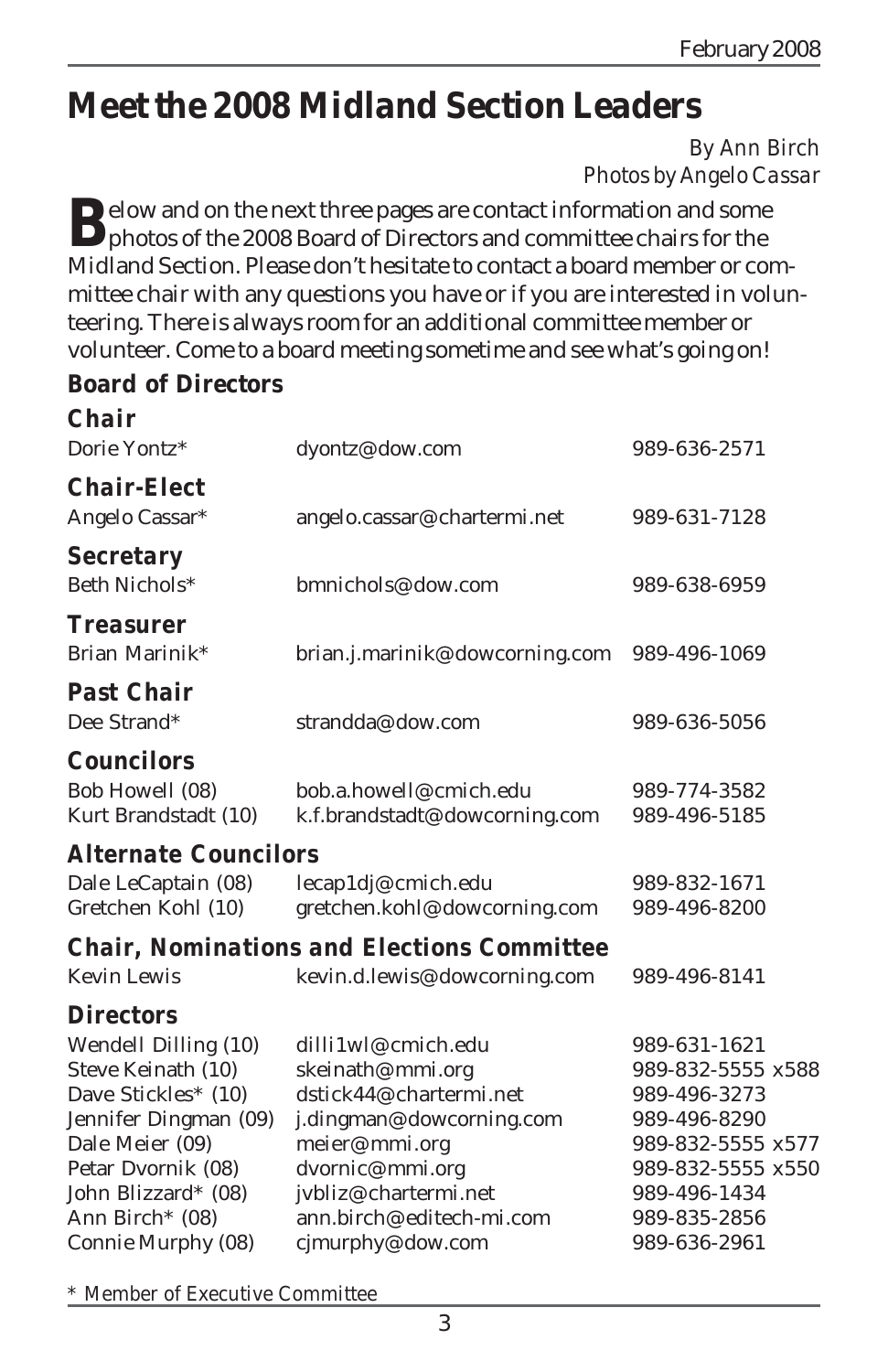

*Back row (l-r): Kurt Brandstadt (Councilor), Dee Strand (Past Chair), Bob Howell (Councilor); Front row (l-r): Dorie Yontz (Chair), Angelo Cassar (Chair-Elect)*

#### **Committee Chairs for 2008**

#### *Committees on Internal Matters*

| Dorie Yontz            | 989-636-2571 |
|------------------------|--------------|
| position open          | 989-636-2961 |
| Dee Strand             | 989-636-5056 |
| <b>Kevin Lewis</b>     | 989-496-8141 |
| Mike Owen              | 989-631-7339 |
| <b>Wendell Dilling</b> | 989-631-1621 |
| Dana Fuerst            | 989-636-4854 |
|                        |              |

#### *Committees on Communications*

| position open     | 989-631-7128 |
|-------------------|--------------|
| Ann Birch         | 989-835-2856 |
| <b>Bob Howell</b> | 989-774-3582 |
| Eldon Graham      | 989-964-4127 |
| Ann Birch         | 989-835-2856 |
|                   |              |

#### *Committees on Member Assistance and Recognition*

| Careers & Prof. Relations | position open       | 989-496-6788 |
|---------------------------|---------------------|--------------|
| Awards                    | <b>Scott Gaynor</b> | 989-638-1806 |
|                           | Brad Fahlman        | 989-774-1195 |
| Younger Chemists          | Joel Kern           | 989-636-4269 |
|                           | Yinzhong Guo        | 989-636-9841 |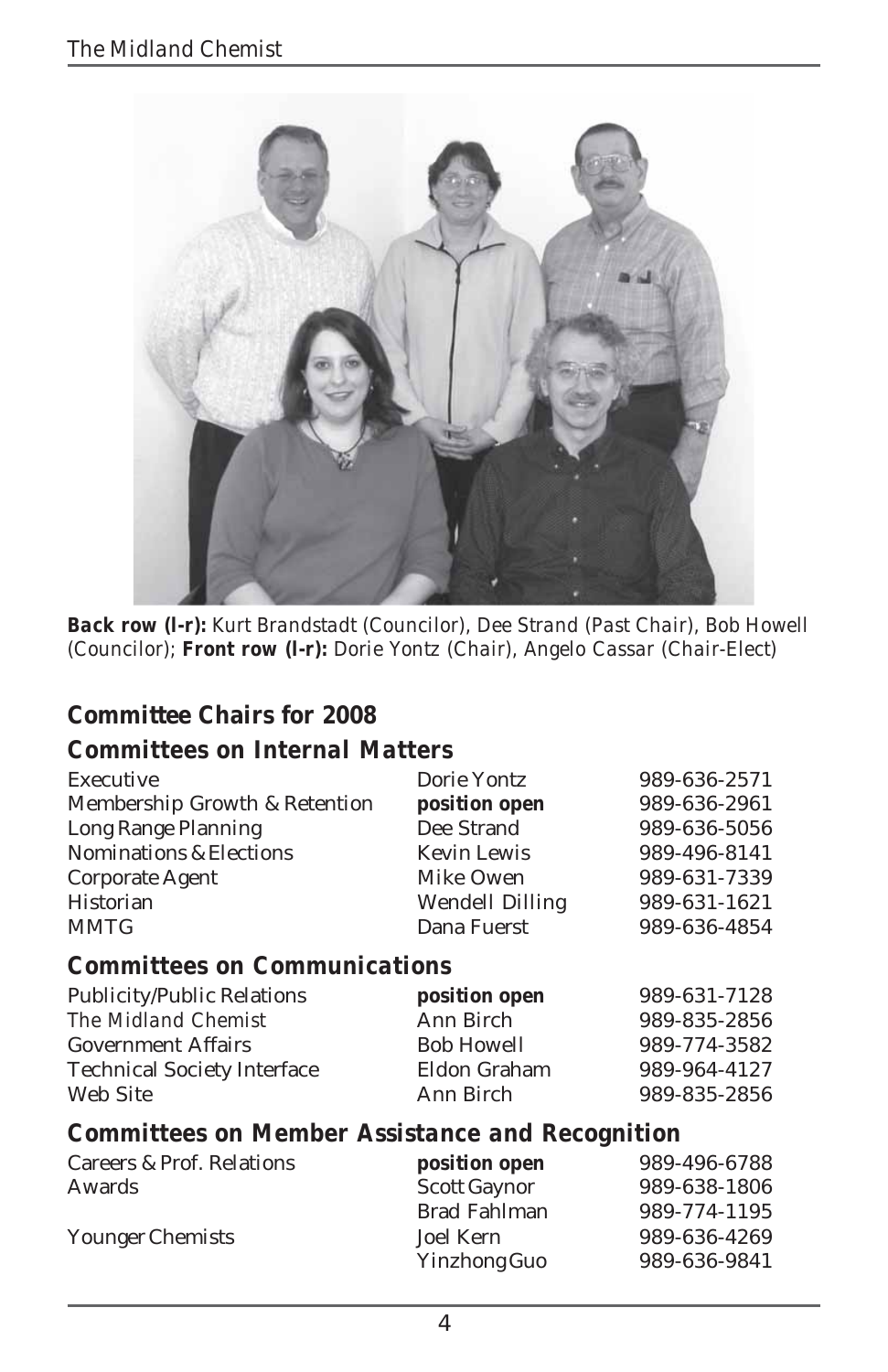

*Back row (l-r): Beth Nichols (Secretary), Kevin Lewis (Chair, N&E), Brian Marinik (Treasurer); Front row (l-r): Dale LeCaptain (Alt. Councilor), Gretchen Kohl (Alt. Councilor)*

#### *Committees on Member Programs and Activities*

| Program                        | Angelo Cassar | 989-631-7128     |
|--------------------------------|---------------|------------------|
| <b>Fall Scientific Meeting</b> | Mike Owen     | 989-631-7339     |
|                                | Petar Dyornic | 989-832-555 X550 |

#### *Committees on Public Education and Student Programs*

| Chemistry Olympiad              | Sharyl Majorski | 989-774-3416 |
|---------------------------------|-----------------|--------------|
| Kids and Chemistry              | position open   | 989-832-7651 |
| <b>Minority Affairs</b>         | Lin Dorman      | 989-631-0213 |
| National Chemistry Week         | Gretchen Kohl   | 989-496-8200 |
|                                 | Angelo Cassar   | 989-631-7128 |
| <b>Project Science Literacy</b> | Mike Ferritto   | 989-496-3244 |
| <b>Project SEED</b>             | Estelle LeBeau  | 989-774-3116 |
|                                 | David Karpovich | 989-790-4349 |
| Scholarship                     | in progress     | 989-631-0213 |
| <b>Science Promotions</b>       | Brian Marinik   | 989-496-1069 |
| Sci-Fest                        | Dave Stickles   | 989-496-3273 |
|                                 | Joan Sabourin   | 989-686-9250 |
|                                 | Gretchen Kohl   | 989-496-8200 |
|                                 | Angelo Cassar   | 989-631-7128 |
|                                 |                 |              |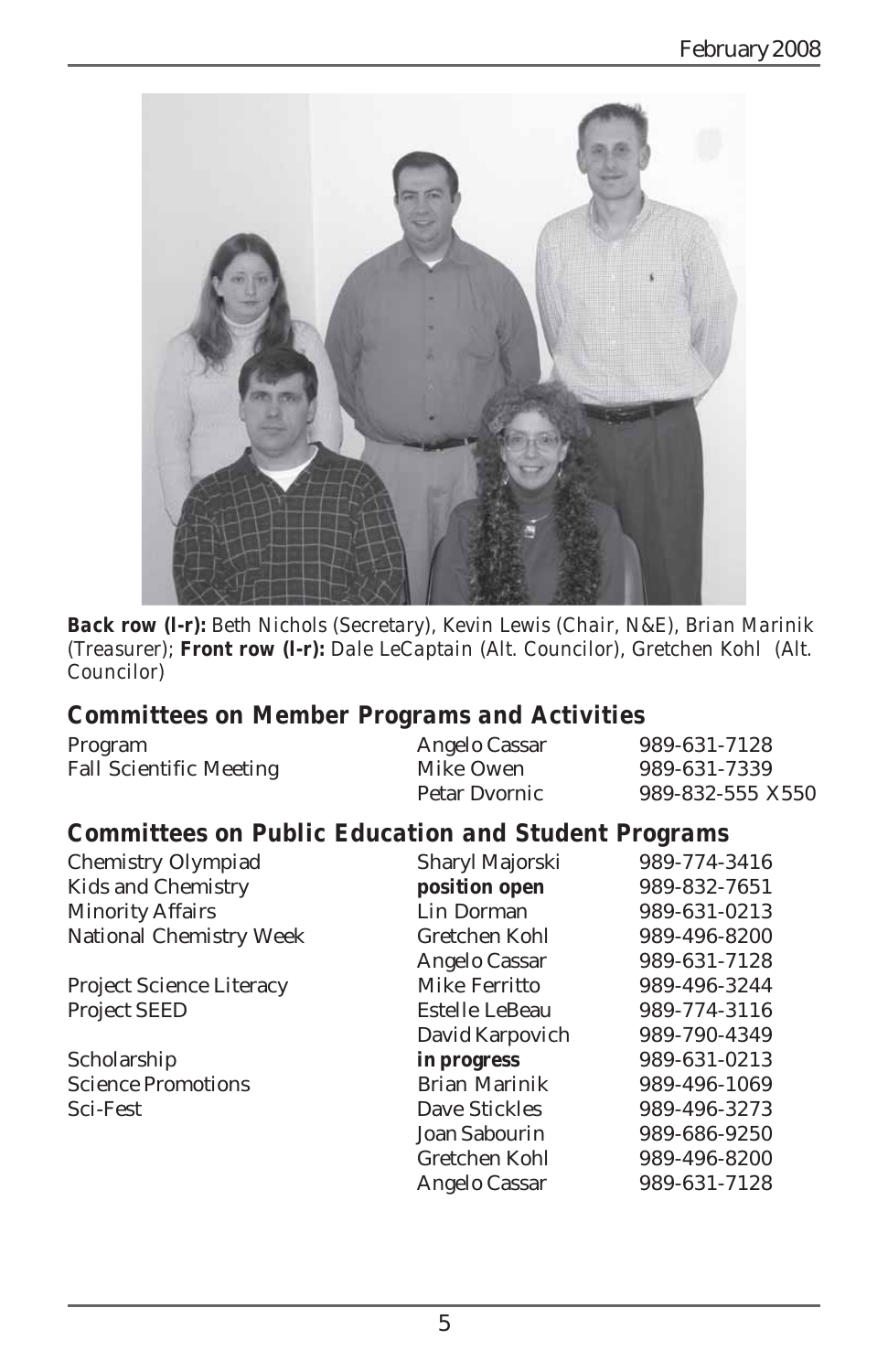

*Back row (l-r): Directors Wendell Dilling, John Blizzard, Steve Keinath, Petar Dvornic, Dave Stickles; Front row (l-r): Directors Ann Birch, Connie Murphy. Directors not pictured: Jennifer Dingman, Dale Meier*



*Back row (l-r): Committee Chairs Ann Birch, Wendell Dilling, Gretchen Kohl, Eldon Graham, Angelo Cassar, Dave Stickles; Front row (l-r): Committee Chairs Connie Murphy and Dana Fuerst. Not all committee chairs are pictured.*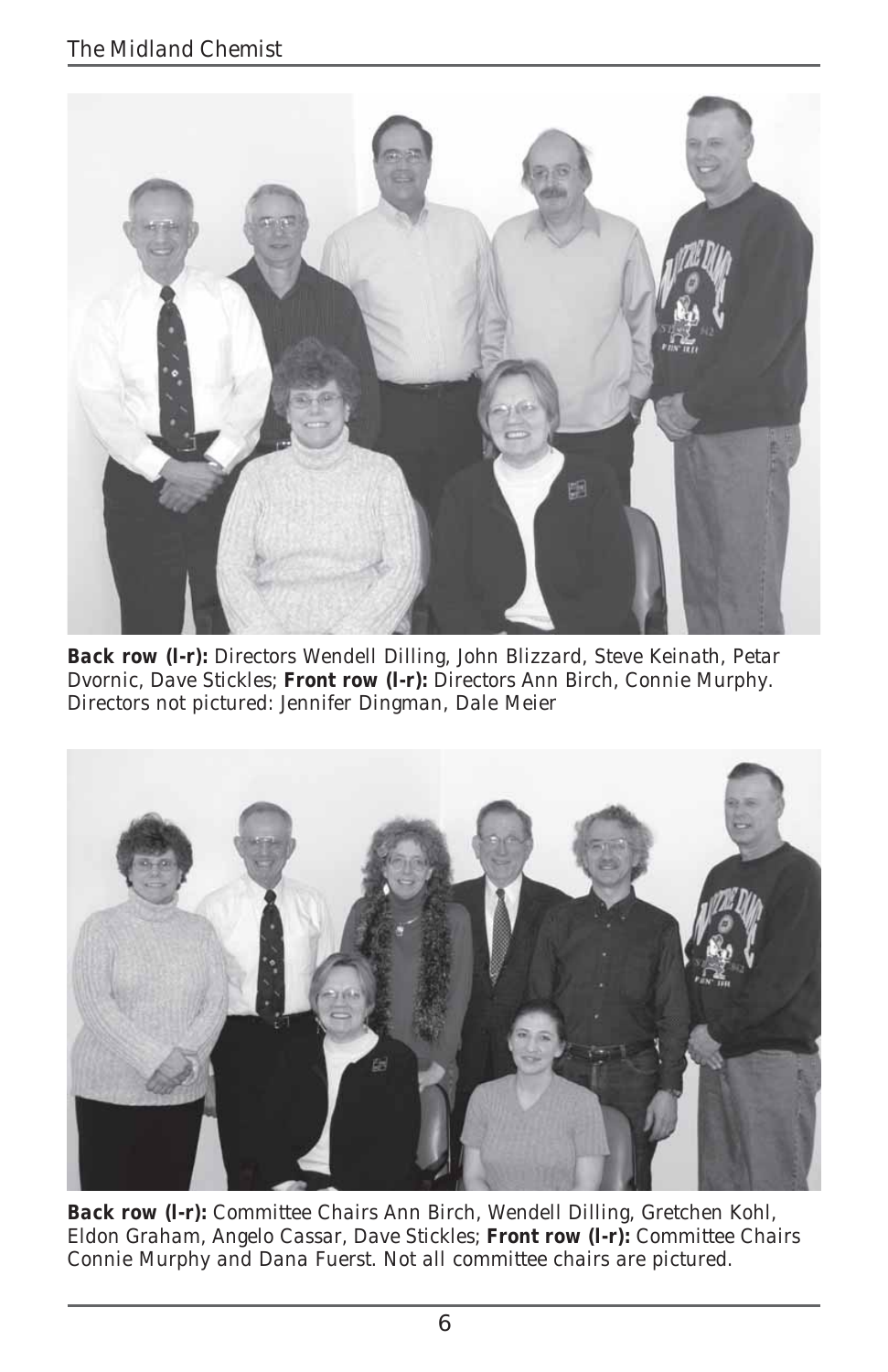# **Midland Section Sets Record for Awards**

*Adapted with permission from the Midland Daily News (Jan. 19, 2008) Photo by Angelo Cassar*

**M**aking science fun and approachable is catching attention for the Mid-<br>land Section of the American Chemical Society. The local section has won its 12th Outstanding Section Award from the national organization, setting a record for the number of wins for a single section. Local members



say community involvement and education efforts are a vital part of the work they do through ACS. "The Midland Section has a real good reputation with the national ACS staff," said Gretchen Kohl-Cassar, a past Midland Section chair. "We do a lot of outreach activities in the community here."

The organization is involved in Earth Day activities, mentoring high school students, demonstrating chemistry for middle school students, organizing SciFest at Delta College, encouraging water sampling efforts in local waterways, providing equipment to schools in need, and more. Angelo Cassar, publicity chair with the Midland Section, said Midland has the most awards for not only the medium-sized section category, but overall among any size section in the ACS since the awards were first given in 1968. The national society has 160,000 members and about 190 sections around the world. The Midland Section has over 700 members.

The local section covers Midland, Saginaw, Bay, Isabella, and Gratiot counties. Part of their community involvement involves working with Central Michigan University, Saginaw Valley State University, Alma College, and Delta College. The section was started in 1919 by Herbert H. Dow, founder of The Dow Chemical Company. The high concentration of chemists in the area helps the local section stand out, and Dow and Dow Corning provide support for programs.

Wendell Dilling, a past chair of the Midland Section, said in the past, its membership primarily comprised employees of Dow and the Dow Corning Corporation. "That has changed now," he said, with more academic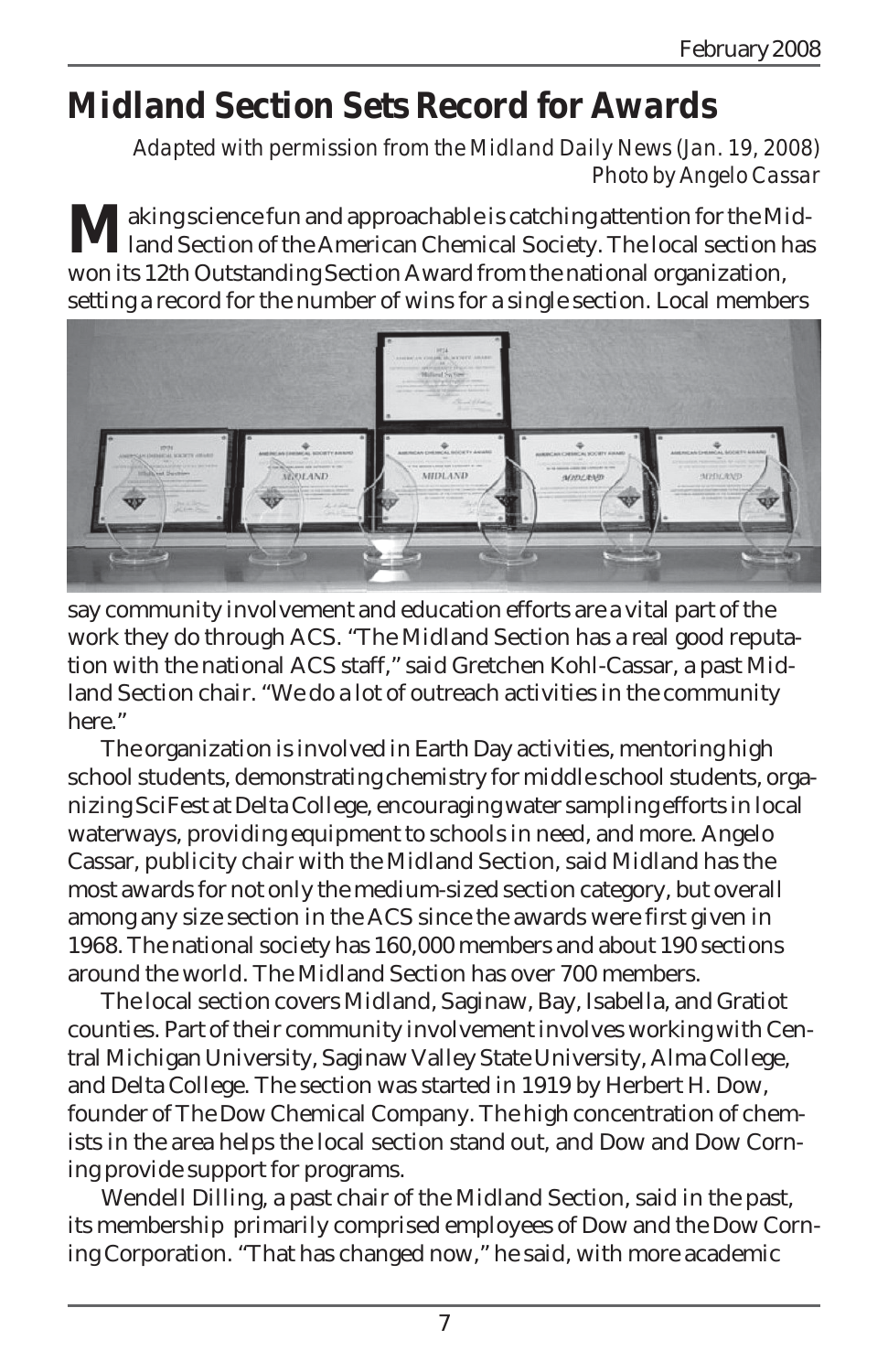members and people from other companies getting involved. According to Dilling, receiving the awards "says we're doing a good job." Cassar said while the recognition is nice, the real work still needs to be done to make sure chemistry fields in the United States don't fall behind the rest of the world. That's why projects with local schools and in the community play a large role for the section, helping students and teachers become comfortable with basic chemistry.

# **Earth Day 2008 Activities Planned**

*By Dorie Yontz*

Mark your calendars! Planning has begun for Earth Day on Saturday, April 19. Once again, ACS and the Alden B. Dow Museum of Science and Art are organizing activities at the Midland Center for the Arts from 10:00 a.m. to 3:00 p.m. The theme this year is "Streaming Chemistry," and a variety of booths and activities are being planned. Some of the organizations anticipated to participate include the Mid-



land Section, Chippewa Nature Center, and Delta College. There are even rumors that there might be a live animal show. Check the Midland Section web site for updates.

# **CERMACS Scheduled for Columbus in June**

**T**he Central Regional Meeting is scheduled for June 10–14 at the Hyatt Regency Columbus in downtown Columbus. The meeting is planning a special opening reception that will take place at the COSI. Attendees will be able to tour the museum. Keynote speakers include Carl Kohrt and Rich Rosen from Battelle, Bruce Bursten, ACS; and Professor Ming-Daw Tsai, Ohio State University. Visit their website at http://www.cermacs2008.org/ site/ for details and to submit an abstract.

### *We're responsible . . .*

In 1988, the American Chemistry Council (ACC) launched Responsible Care® to respond to public concerns about the manufacture and use of Chemicals. Through this initiative, Dow Corning Corporation and other ACC members and partners are committed to continually improving our responsible management of chemicals.

We're responsible because we care.

#### **DOW CORNING**



© 2001 Dow Corning Corporation. *Dow Corning* is a registered trademark of<br>Dow Corning Corporation. *Responsible Care* is a registered service mark of<br>the American Chemistry Council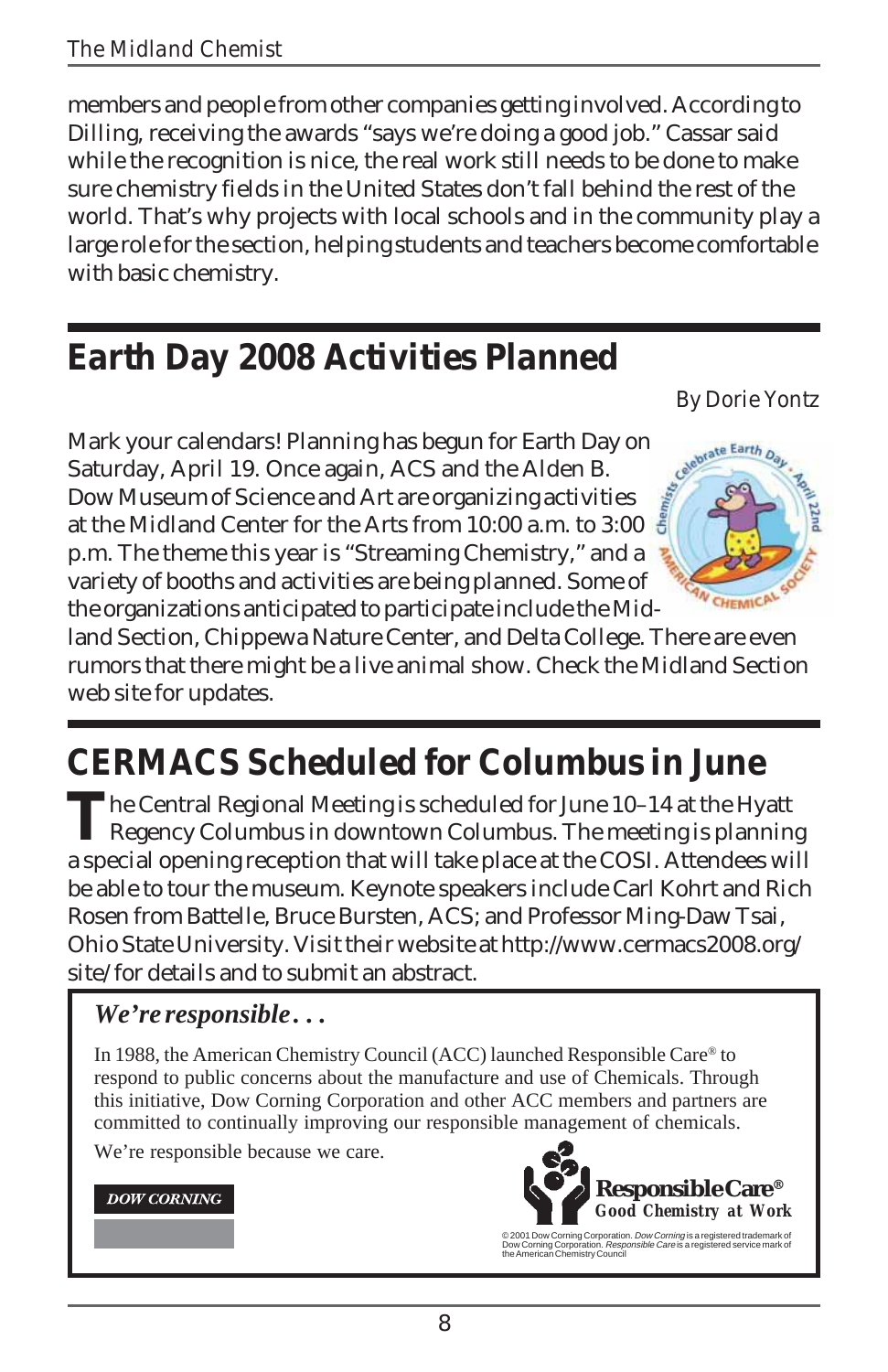# **Thinking About Retirement?**

#### *From National ACS*

**A**n increasing number of chemists are approaching normal retirement age<br>for are thinking about or facing early retirement. Surviving and thriving in retirement takes planning. This planning should start at least several years before being faced with critical decisions regarding post-retirement activities and plans and how those will be funded.

The ACS Committee on Economic & Professional Affairs (CEPA) is sponsoring a Special Interest Group on Retirement Planning. The group will meet from 1:30 to 4:00 on Sunday, April 6, 2008 at the 234th National Meeting in New Orleans. What follows is a partial list of the critical issues and questions to be considered in planning for your retirement.

#### *Financial Issues*

- Do you have a budget plan?
- Corporate benefits after retirement
- How secure is your pension?
- What is your investment strategy in you retirement years?
- Reverse mortgage implications
- Relative social security, 401K and IRA regulations
- Taxation

#### *Health Issues*

- Healthcare/insurance planning
- Medicare
- Prescription drugs
- Health care supplemental insurance
- Long-term care issues

### *Explore Your Passions*

- Where do you want to live?
- Do you want or need to continue working?
- Do you want to keep active as a professional or volunteer?
- Interest in continuing education?
- Interest in traveling, learning new things, expanding your hobby, etc.?

Think about retirement as another job search. You are looking for ways to spend the rest of your life. What will you do with your time? If you do not have a set plan, think about putting together a résumé that includes your objective, your skills, and your work or hobby experience.

Come join the discussion group to learn and share ideas for planning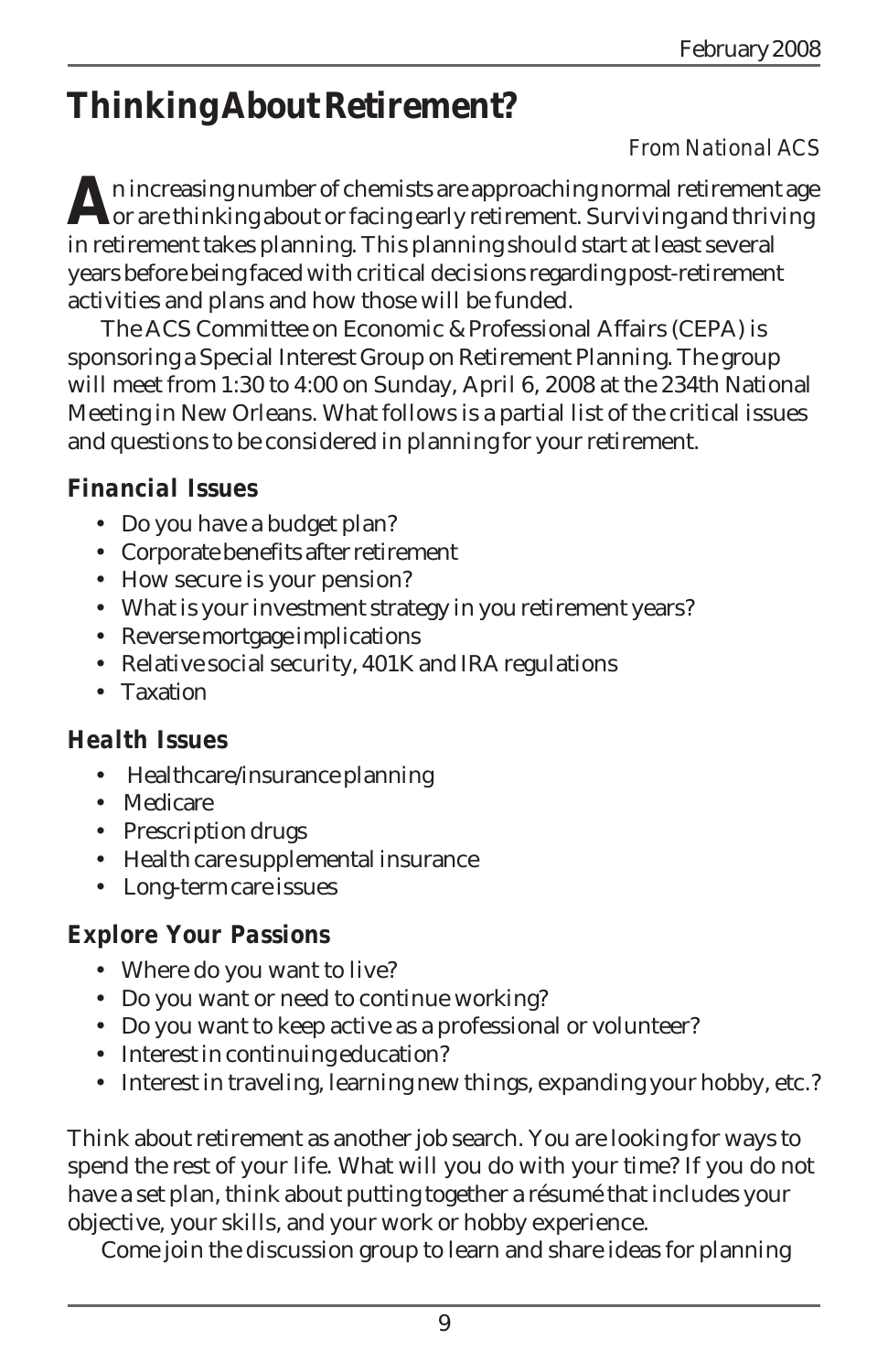your retirement. Time will be set aside for the exchange of concerns and ideas. Presenters will include experts in private and governmental retirement and healthcare plans. We plan to have Lisa Balbes, author of "Nontraditional Careers for Chemists" talk about how to prepare for a second career in consulting. For more information contact Herb Silverman at agman@cox.net

### *About our Members* **Dorman Featured in Historical Exhibit**

*Adapted with permission from the Midland Daily News (Jan. 17, 2008)*

Lin Dorman, a member of ACS and the Midland Section since 1957, is<br>one of the Midland-area individuals featured in a six-week exhibit at the Midland County Historical Society titled "Midland African-American Pioneers: Legacy for a New Generation." Lin was hired as Dow Chemical's first African-American chemist at a time when there were very few black families. Lin and other African-American pioneers created a life in Midland in which they became prominent business owners, students, teachers, community leaders, and other professionals.

 The exhibit is open now and continues through March 2. Through a variety of photographs, documents and artifacts, this exhibit celebrates the history of the African-American people and their achievements and tells the story of the struggles and journeys of Midland's African-American community and how their accomplishments and influence have helped shape Midland.

Tickets to the exhibit are \$5 for adults, \$3 for children, and free for Historical Society members. It is open from 10 a.m. to 5 p.m. Wednesday through Saturday, and from 1 to 5 p.m. Sunday.

The history center is located at 3417 W. Main St. For more information, call 989-631-8250 or access www.mcfta.org.

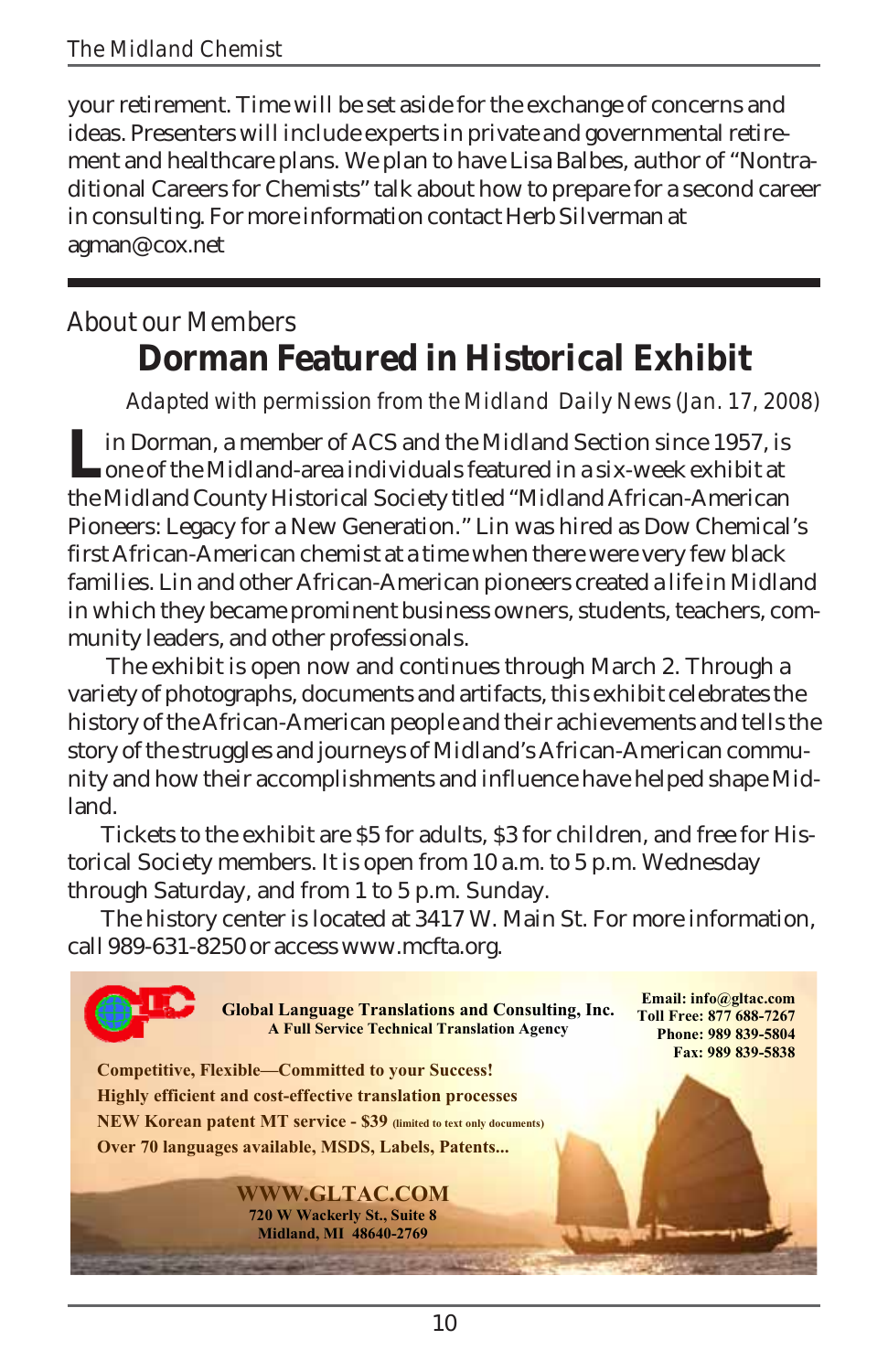### *Call for Nominations* **2008 Science Teaching and Education Volunteer Awards**

**Ea**ch year the Midland Section of the ACS presents awards to recognize<br>coutstanding achievement in the teaching of the chemical sciences. Nominations for the 2008 awards are invited. Awards are presented for Outstanding Achievement in the following areas:

- Elementary Level Science Education
- Middle Level Science Education
- High School Chemistry Teaching
- College Chemistry Teaching
- Science Education Volunteer

Candidates for the teaching awards must be educators at schools in the five county geographical area of the Midland Section: Bay, Gratiot, Isabella, Midland, and Saginaw counties. The Science Education Volunteer of the Year award will be presented to an individual who makes a substantial contribution to science learning in the Midland Section through voluntary efforts. Recipients of all awards will be selected by the Awards Committee. Nominators should write a letter indicating the award and describing the attributes of the candidate. Supporting letters from students, colleagues, supervisors, and community leaders are strongly encouraged. The deadline for nominations is **March 31, 2008**. Electronic submissions are preferable. All submissions must be accompanied by the name, position, address, and phone number of the nominator. Award recipients as well as high school and college student award recipients and Chemistry Olympiad winners will be honored at the ACS Science Education and Awards Banquet in April 2008. (Please see the local ACS Section web site for updated awards information, http://membership.acs.org/M/Midl/.) The Awards Committee greatly appreciates the efforts involved in nominating someone and thanks you for helping to recognize deserving educators in our section. See pages 12 and 13 for lists of previous award recipients.

*Parents: Does your child have a great science teacher? If so, consider nominating him/her and pass this flier along to that teacher's principal or section head.*

Please submit nominations to: Scott G. Gaynor, Awards Committee Chair The Dow Chemical Co. 1603 Building Midland, MI 48674 Phone: (989) 638-1806; Fax: (989) 636-6454 e-mail: sggaynor@dow.com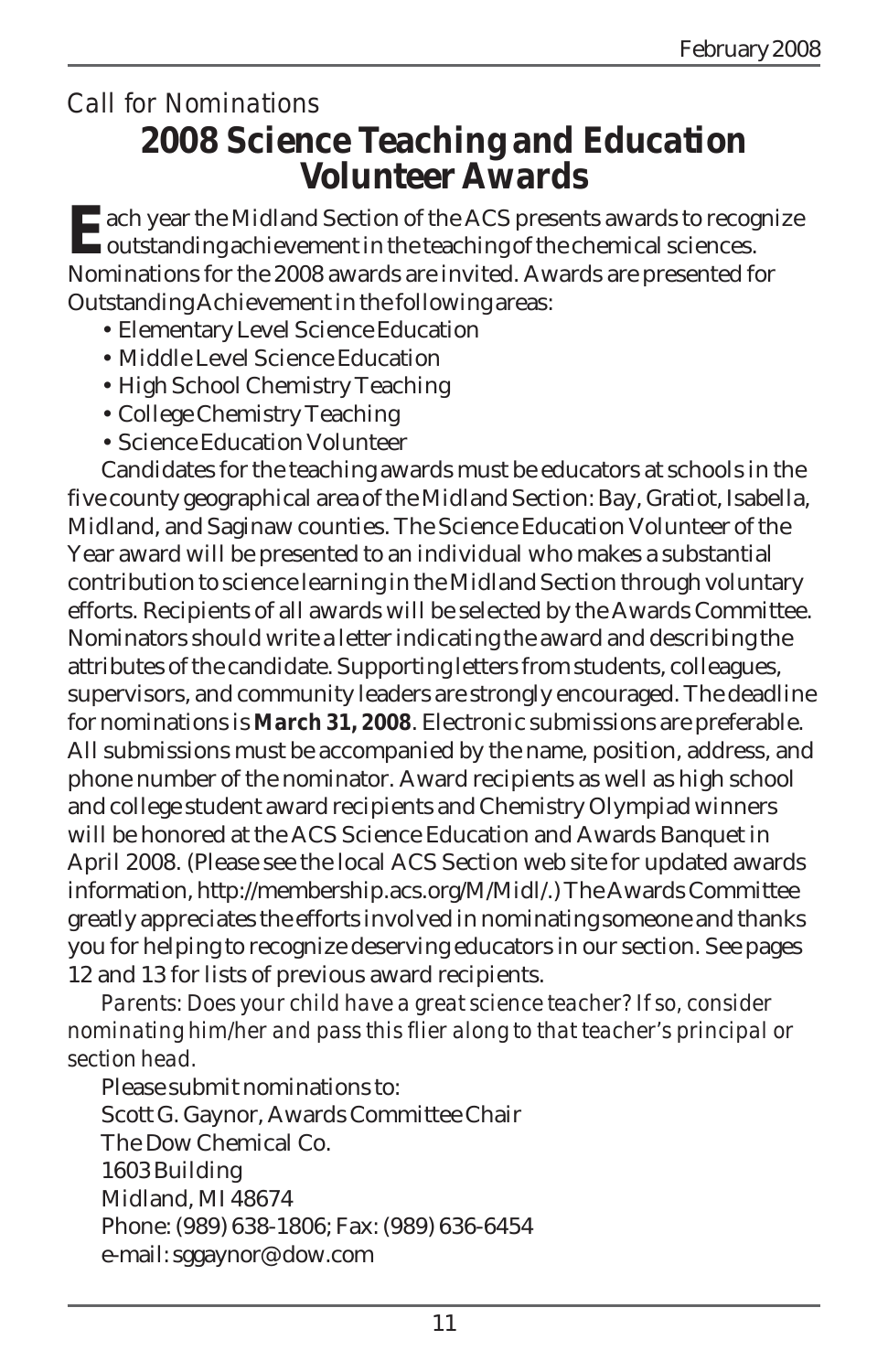### *Elementary Level Science Education*

- 1992 Karen Ziemelis
- 1993 Lela Wade
- Constance A. Dullock
- Joan Klopcic
- Mark Hackbarth
- Denise Koppleberger, Cheryl Ruthig
- Barbara McGivern
- John Clark
- Sue Burtch, Robin Harshman-Rogers, Vicki Richard, Clare Jorgensen
- 2001 Cathy Egerer, Amy Hindbaugh-Marr
- Maureen Becker
- Leon Katzinger
- Joan Roels
- 2005 Curt Moses
- Robin Allen
- Diane Huckins

#### *Middle Level Science Education*

| 1992 | Derrell Steffen   | 2000 | not awarded           |
|------|-------------------|------|-----------------------|
| 1993 | Laurie Hepinstall | 2001 | not awarded           |
| 1994 | JoAnn Kraut       | 2002 | Joel Mikusko          |
| 1995 | not awarded       | 2003 | not awarded           |
| 1996 | Barbara J. Bibbee | 2004 | Christine Brillhart   |
| 1997 | Gary J. Johnson   | 2005 | not awarded           |
| 1998 | not awarded       | 2006 | <b>Matthew Miller</b> |
| 1999 | not awarded       | 2007 | John Hoving           |
|      |                   |      |                       |

#### *High School Chemistry Teaching*

| 1989 | <b>Robert Wallace</b>      | 1999 | <b>Robert Enszer</b>  |
|------|----------------------------|------|-----------------------|
| 1990 | Gary Ronk                  | 2000 | Steven Kelly          |
| 1991 | not awarded                | 2001 | <b>William Stokes</b> |
| 1992 | John Clark, Edna Konwinski | 2002 | Robert Hansen         |
| 1993 | Mary Irons                 | 2003 | not awarded           |
| 1994 | Jo Ann Pelkki              | 2004 | Doug Grezeszak        |
| 1995 | not awarded                | 2005 | Pamela Thompson       |
| 1996 | Sandra Schafer             | 2006 | Daniel Sealey         |
| 1997 | Mary Fredell               | 2007 | not awarded           |
| 1998 | Dale Ressler               |      |                       |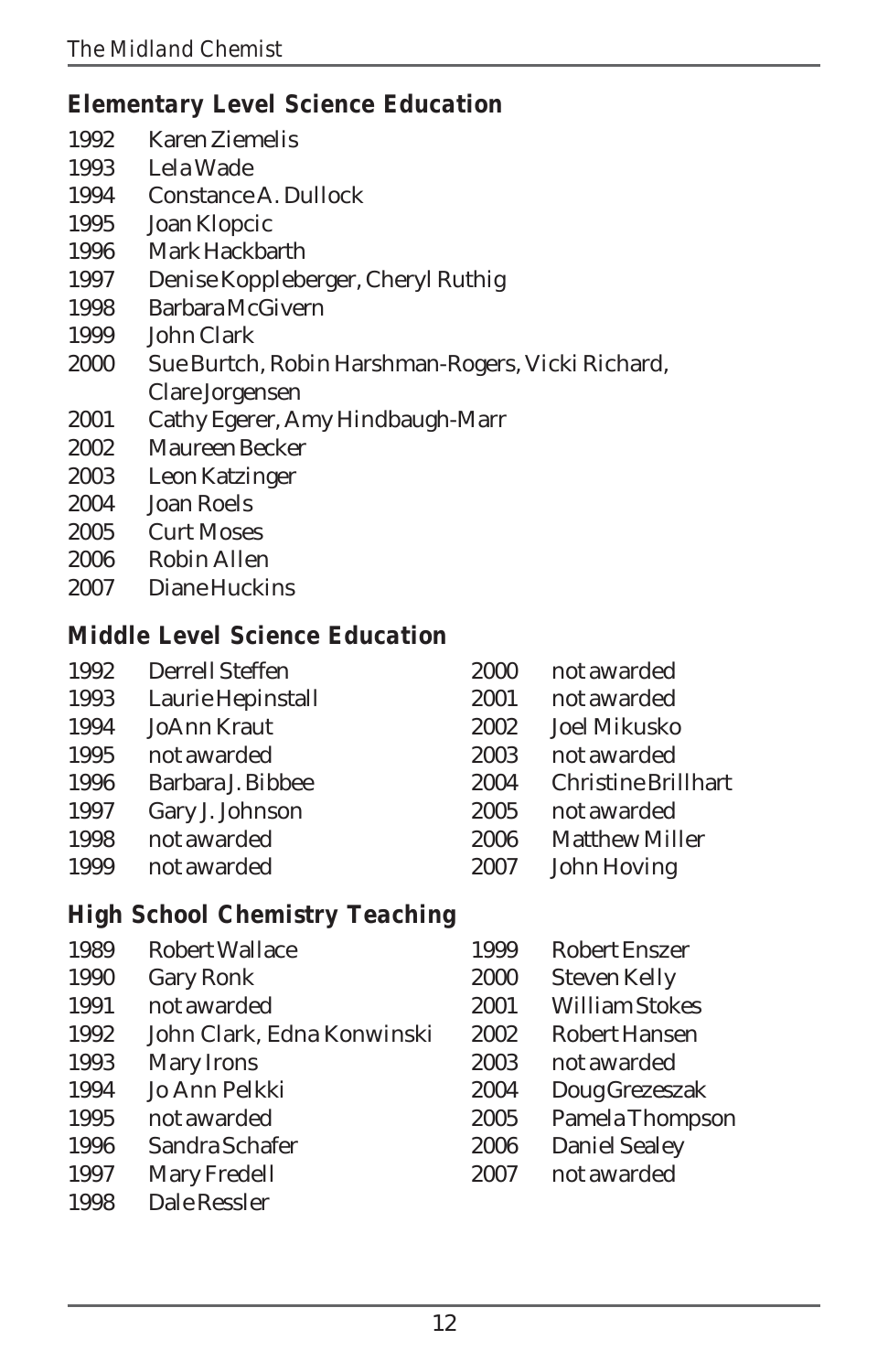#### *College Chemistry Teaching*

| 1989 | Joan Sabourin                      | 1999 | Steven Keinath       |
|------|------------------------------------|------|----------------------|
| 1990 | <b>Bob Howell</b>                  | 2000 | James Hutchison      |
| 1991 | Robert Kohrman                     | 2001 | Sandra Smith         |
| 1992 | Scott Hill                         | 2002 | <b>Margaret Hill</b> |
| 1993 | Ajit Sharma                        | 2003 | Dale Meier           |
| 1994 | Laura Vosejpka                     | 2004 | Katharine Blystone   |
| 1995 | George Eastland                    | 2005 | <b>Ronald Sharp</b>  |
| 1996 | <b>Martin Spartz</b>               | 2006 | Arthur G. Smith      |
| 1997 | <b>Philip Squattrito</b>           | 2007 | Cynthia N. Peck      |
| 1998 | Thomas Delia                       |      |                      |
|      | <b>Science Education Volunteer</b> |      |                      |
| 1992 | <b>Gregg Young</b>                 | 2000 | <b>Karol Childs</b>  |
| 1993 | Peter Bonk                         | 2001 | Donald Petersen      |
| 1994 | Peter Moehs                        | 2002 | Joan McMahon         |
| 1005 | Crotchon Kobl                      | ാഗാ  | John Plizzord        |

 Gretchen Kohl 2003 John Blizzard John Blizzard, Dick Van Effen 2004 Jan Zanyk Marvin Tegen 2005 Eldon Graham Carlton Beyer 2006 Tom Chamberlin William Albe 2007 Teri Bickmore, Cal Goeders

### *In Memoriam*

# **Pamela Thompson**

**Pam Thompson, a Midland Section ACS mem-L** ber since 2000, died January 16. Pam had a master's degree in chemistry and was a respected and dedicated teacher of chemistry and other sciences at Saginaw Arthur Hill High School. In 2005 she received the Outstanding Achievement in High School Chemistry Teaching award from the Midland Section. As quoted in *The Midland Chemist* (June 2005): "Pam is a living proof of a teacher's dedication. Three days before the 2003–2004 school year started, she was diagnosed with cancer. However, she still managed to come to school



and teach her students. Most people would choose to stay home and take care of themselves, but she always had her students in mind and was driven by the need to teach them." Pam went on to receive the High School Teacher of the Year award from the Central Region of the ACS in 2006.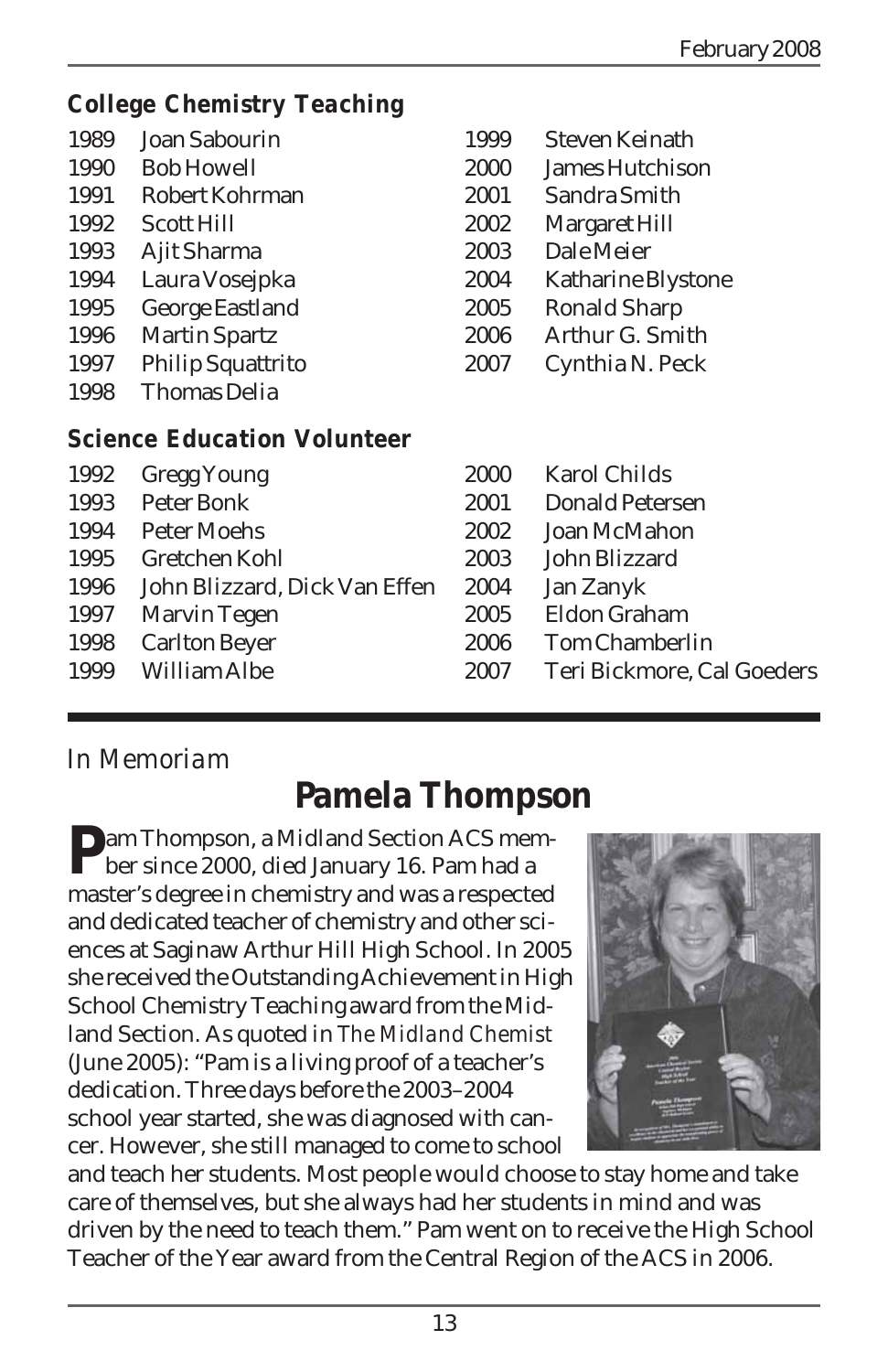### *Call for Nominations* **2008 Promotion of Diversity in Chemistry, Related Sciences and Engineering Award**

The Midland Section of The American Chemical Society presents the<br>"Promotion of Diversity in Chemistry, Related Sciences and Engineering Award" biannually to a person or group residing in Midland, Bay, Saginaw, Isabella or Gratiot county for outstanding achievement in enhancing the participation of underrepresented groups in the study of chemistry, related sciences and engineering. The award will be presented at the ACS Science Education and Awards Banquet in April. (Please see the Section web site for complete awards information, http://membership.acs.org/M/ Midl/.)

The criteria for this award include teaching, mentoring, serving as a role model, and active and sustained participation in organizations that support diversity which have had a demonstrable impact on the promotion of diversity in chemistry, related sciences and engineering. Members of the Midland Section Minority Affairs Committee are ineligible to receive this award. Previous recipients of the award include:

- 2002 George Gant and Richard Stringfield
- 2004 Smallwood Holoman, Jr.

2006 Joan Sabourin

Recipients of this award will be selected by the Midland Section Awards Committee. Nominators should write a letter describing the attributes of the candidate. Supporting letters from students, colleagues, supervisors, and community leaders are strongly encouraged. The deadline for nominations is **March 31, 2008**. Electronic submissions are acceptable and preferred. All submissions must be accompanied by the name, position, address, and phone number of the nominator.

Please submit nominations to: Scott G. Gaynor, Awards Committee Chair The Dow Chemical Co. 1603 Building Midland, MI 48674 Phone: (989) 638-1806; Fax: (989) 636-6454 e-mail: sggaynor@dow.com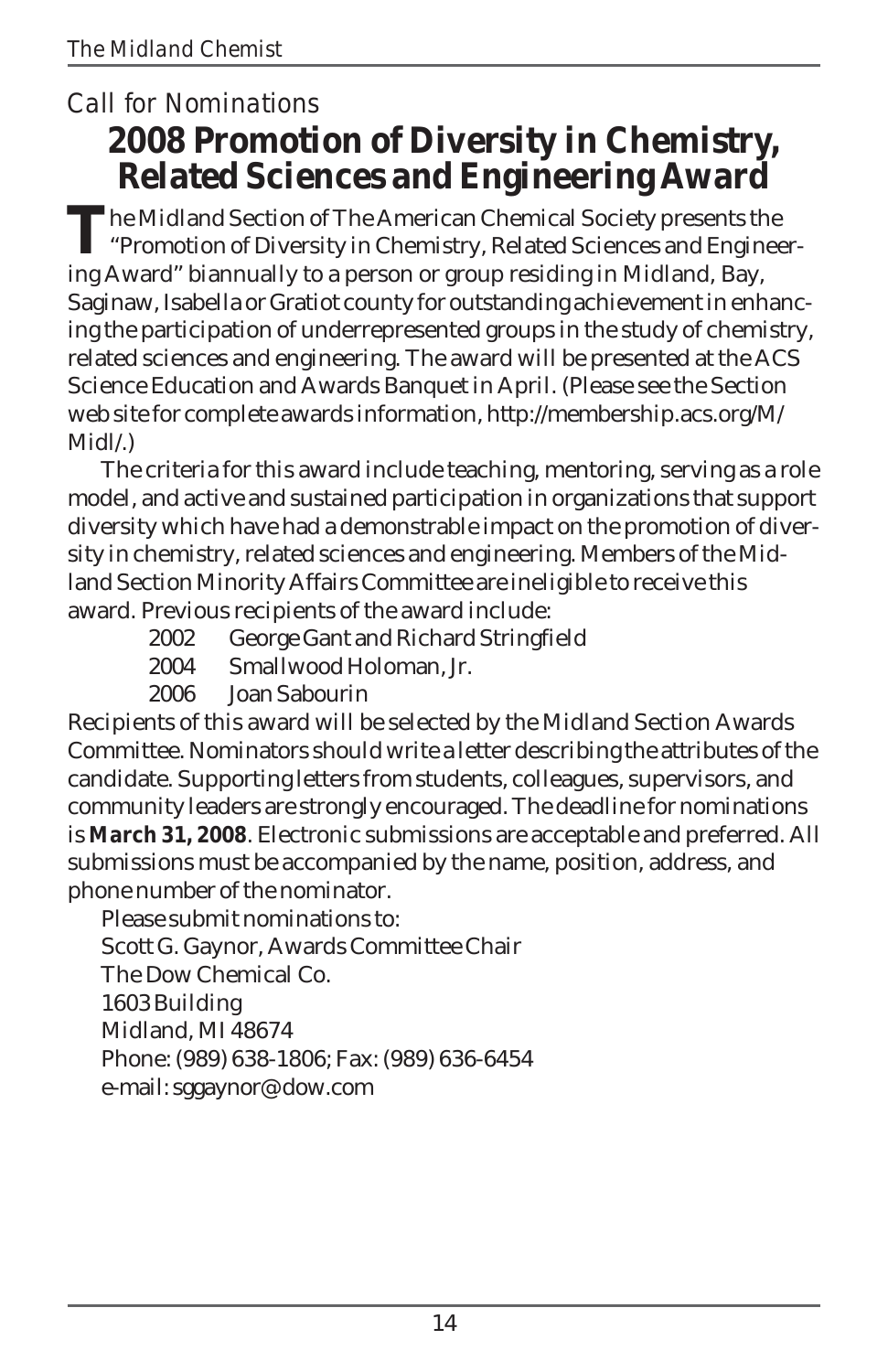# **Another Exciting Year Planned for MMTG**

#### *By Dana Fuerst*

**MATG** ended 2007 with a bang...or should we say, a BBQ! Over 30<br>members attended the annual Year-End Lunch. This year the event was held at the Genghis Khan Mongolian BBQ. During the lunch, the 2007 MMTG Chair announced that the recipient of the MMTG Volunteer of the Year Award was Debbie Bailey. Congratulations to Debbie and a HUGE thank you for all your help throughout 2007! The lunch also served as an opportunity for the members to meet the incoming board members. The 2008 MMTG board includes:

| Chair              | Dana Fuerst              | dfuerst@dow.com                  |
|--------------------|--------------------------|----------------------------------|
| <b>Chair Elect</b> | Gerard Nowaczyk          | gerard.s.nowaczyk@dowcorning.com |
| Past Chair         | Deb Mendrick             | dmendrick@dow.com                |
| Secretary          | Debbie Bailey            | d.k.bailey@dowcorning.com        |
| <b>Treasurer</b>   | <b>Shellene Thurston</b> | s.thurston@dowcorning.com        |
| Elected            | <b>Grant Thomas</b>      | pthomas@dow.com                  |
| <b>Delegates</b>   | <b>Sue Perz</b>          | sue.perz@dowcorning.com          |
| Elected            | Dave Stickles            | dstick44@chartermi.net           |
| <b>Directors</b>   | Cassandra Hale           | cassandra.hale@dowcorning.com    |
|                    | Pam Slavings             | pjslavings@dow.com               |
|                    | Wendy Klein              | wklein@dow.com                   |

The new board is now in office and we are excited to be serving our members. We have a lot of great ideas for programming for 2008 and have already begun planning events. The first event is scheduled to take place on February 12. It is a lunchtime seminar featuring Dr. Heiko Weiner, a runner participant of the Blue Planet Run 2007. Dr. Weiner will share his stories of the run with MMTG members using pictures and video clips taken on this run around the world.

One event to look forward to is a lunch-n-learn session with TA Instruments, which will be scheduled for the end of April. This session will cover the rheological capabilities of TA thermal equipment and how to decide which instrument will work best for your samples. This event will be open to MMTG members only. Contact one of the board members for more information on joining.

Another event being planned is a two-part membership drive/social event. The first part of the event will be a lunchtime talk on the chemistry of beer. That evening, members will be invited to attend a private tour of the Tri-City Brewing Company to see the process in action. These events are being tentatively planned for May 15and will be open to members and anyone interested in joining MMTG.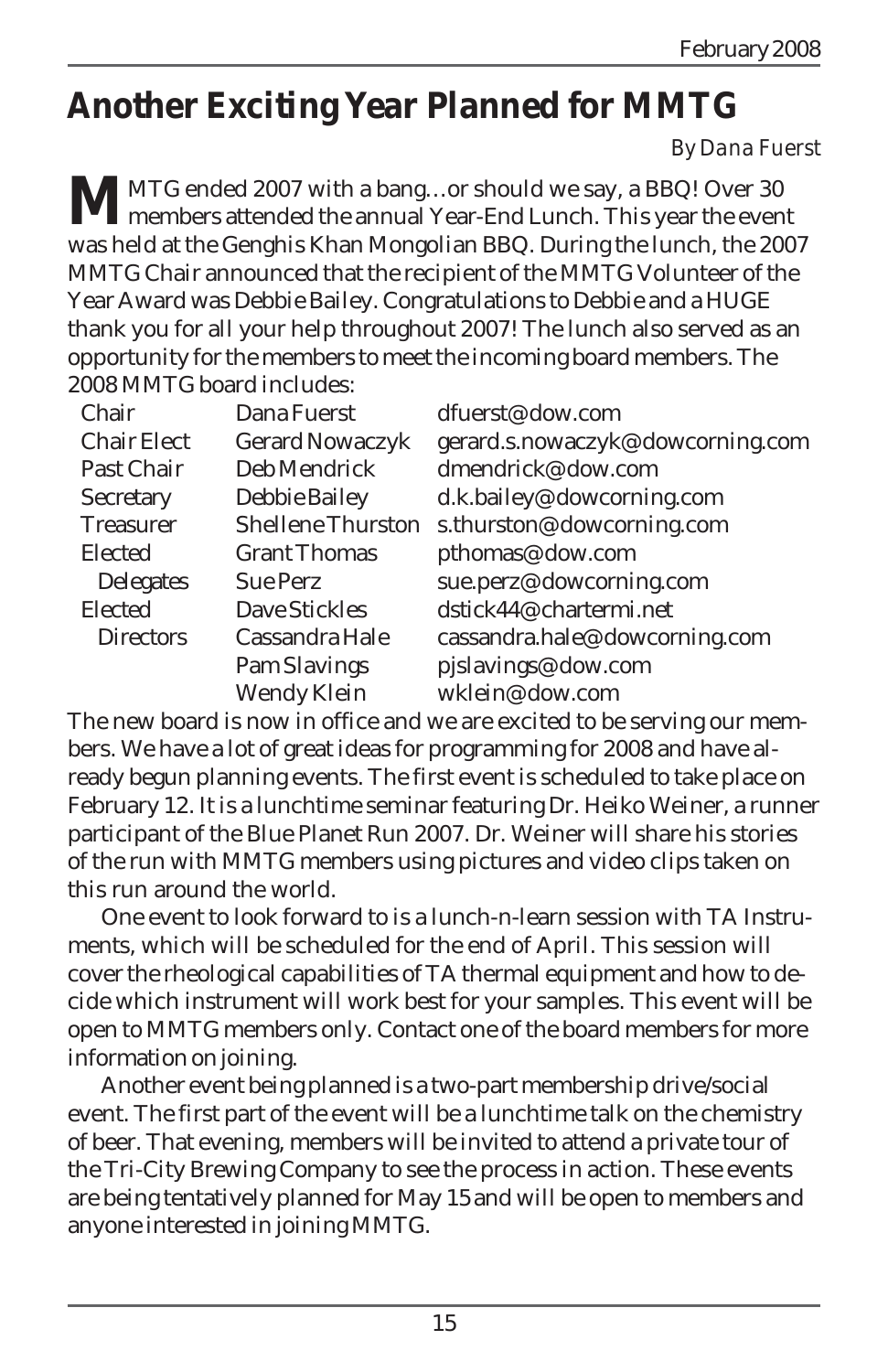# **Science Fair Needs Judges**

**D**uring the weekend of March 14-16, 2008, the Saginaw Public Schools<br>will host the 30<sup>th</sup> Annual Saginaw County Science & Engineering Fair (SCSEF). The SCSEF will be at the Ruben Daniels Lifelong Learning Center. We expect nearly 400 students from grades 5–12 to display their projects at this year's Fair. We are asking you to join us as a volunteer judge of this year's exhibits. The contribution you make by sharing your expertise with our students is invaluable. The success of SCSEF depends upon the commitment of time offered by Science professionals like you.

All projects will be evaluated by student-judge interviews on Saturday, March 15. We need over 120 judges this year. If you would like to participate, please respond by March 1 using the form on the web site http:// pub.spsd.net/communityeducation/SCSEF.htm. You will receive a confirmation packet shortly after we receive your information. This packet will include your schedule and copies of the Judging Guide. Please review these before the Fair; they will familiarize you with our program. If you have friends, co-workers or associates interested in judging our Fair, please duplicate these materials or list their names and addresses on your reply form. We appreciate any help you may be able to offer.

In the Senior Division (grades 9–12), judging interviews do more than just determine the overall winner. First, they will select ten students to represent Saginaw County at the Michigan Science and Engineering Fair (MichSEF) in Flint. They also select two Saginaw County representatives for the Intel International Science and Engineering Fair (ISEF), which is in Atlanta this year. Our two representatives will exhibit their projects at the "World Series of Science Fairs." They will compete as some of the most talented high school students in the world. Senior Division students also compete for a variety of Special Awards. National and local organizations sponsor Special Awards to reward excellent research in specific areas. We expect sharp competition as students compete for these awards and the privilege to represent Saginaw County (all expenses paid, of course) at the ISEF. In the Elementary and Junior divisions, students also compete for a variety of local Special Awards. Our fair is a valuable testing ground for a student's creative and analytical skills. Participation in the Fair as either a participant-exhibitor or a judge is an exciting experience.

Please accept my thanks for considering this request. Monica Rapin-Archer Director, Saginaw County SEF marcher@spsd.net

*Editor's Note: This information and the form is also available on the Midland Section web site http://membership.acs.org/M/Midl/*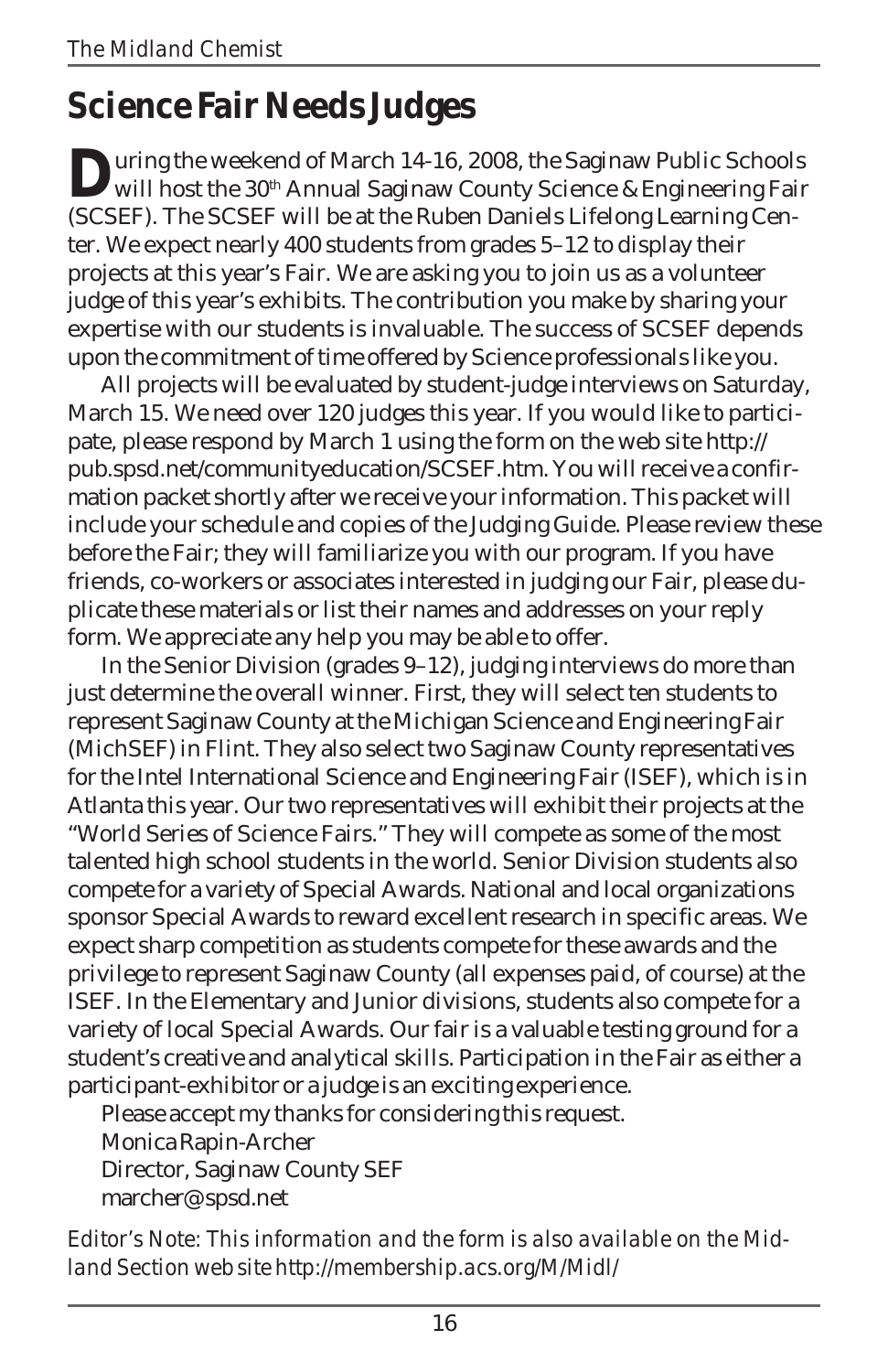# **In Past Issues of** *The Midland Chemist*

#### *By Wendell L. Dilling, Midland Section Historian*

- **40 Years Ago This Month**—In *The Chairman's Column* by D. A. Rausch: "At the December Board of Directors meeting of the Section, it was decided that the Section sponsor an Explorer Post devoted to chemistry and chemical engineering under the general program of The Boy Scouts of America. As sponsor, the Section has no monetary obligations, but has the responsibilities to provide a meeting place and to furnish adult leaders and advisors. The Section is fortunate in that Jack C. Little will serve as the institutional representative and Bruce Thill, an Eagle Scout and a research chemist in the E. C. Britton Research Laboratory, will serve as the leader."
- **30 Years Ago This Month**—In *February Special Event* by Carlos G. Fernandez: "A reminder for all that on the night of February 27, between 7 and 8 p.m., a New Members Mixer will take place at the Oyster Cove Restaurant Meeting Room just before the scheduled speaker program. Free beer and a cash bar will be available for this special event starting at 7 p.m. This will be a great opportunity to welcome the new members and make them feel at home in our Section. The new members will also have the chance to meet our Section's Officers and Directors and make new friends. Please remember that the program is open to the public, so bring a friend along if you wish."
- **20 Years Ago This Month**—In *Chairman's Column* by Billy M. Williams: "First, let me say that the Midland Section has a very rich tradition and strong reputation for excellent programs. This reputation was very evident at the officers' conference as I interacted with representatives from twenty eight ACS large local sections, and representatives from the ACS national office. This strong reputation is a credit to all the officers, committee persons and other members who have served the Midland Section so well in the past, including those who helped make 1987 the successful year, that it was."
- **10 Years Ago This Month**—In *Dow Funds National ACS Olah Award* by Wendell L. Dilling: "According to a recent *C&EN* report a \$100,000 contribution from Dow Chemical has completed the endowment of the American Chemical Society's George A. Olah Award in Hydrocarbon or Petroleum Chemistry. The other major contributor to the endowment is the Morris S. Smith Foundation. Olah, 70, received the 1994 Nobel Prize in Chemistry for his work in carbocation chemistry. He was a Dow research chemist in the 1950s and '60s at Dow's Laboratory in Sarnia, Ontario, Canada, and at Dow's Eastern Research Laboratories in Framingham and Wayland, Massachusetts."